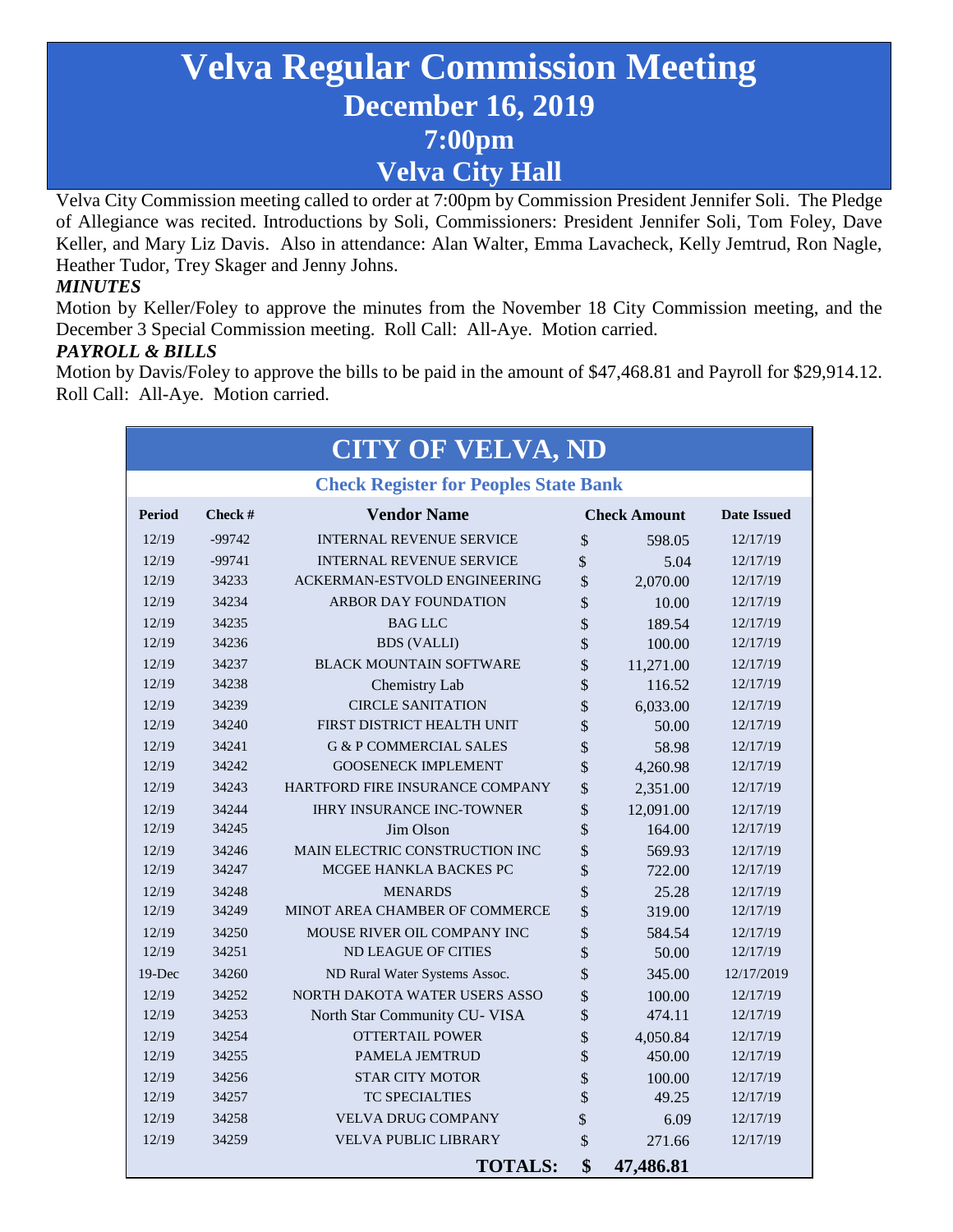## *POLICE REPORT*

McHenry County Sheriff, Trey Skager was in attendance to discuss the police report. Skager explained the report and the total hours put in in Velva; he also discussed the costs associated with police officers and vehicle maintenance. Davis discussed snow removal and parked vehicles on city streets. Davis also discussed smoking outside public buildings on Main Street.

## *NEW BUSINESS*

Johns discussed the new Circle Sanitation Contract increase received last week. Due to an increase at the Minot landfill, Circle Sanitation is forced to increase their city contracts. Discussion ensued. Davis rescinded her motion from the November 18<sup>th</sup> meeting based on new information. Keller amended the motion to increase the first tote to \$17 and the second tote to \$5. Davis seconded. Circle Sanitation's fees will increase to \$16.75 for the first tote and \$5 for additional totes in 2020. Roll Call: All-Aye. Motion Carried.

## *OLD BUSINESS*

Discussion ensued on Utility Billing rates. Johns stated that the garbage and water funds have been taking a loss in the past five years. The sewer fund has been maintaining, however, there is no extra available funds set aside for emergency equipment purchases in the sewer, water or garbage funds. Keller made a motion to increase the water base rate to \$16 for the first 1,000 gallons and increase the usage per thousand after the first thousand to \$6.50 beginning January 2020. Davis seconded. Roll Call: All-Aye. Foley made a motion to increase the sewer base rate to \$15. Davis seconded. Discussion ensued. Davis commented on an error that was reported in the Velva Voice. Roll Call: All-Aye. Motion Carried.

## *ENGINEERING*

Walter discussed utility rates around the area. He gave examples from different cities. Walter discussed the NDDOT contract amendment and the upcoming refund. Lavacheck discussed the SRF Clean Water loan that she applied for, just in case of an infrastructure failure. Lavacheck discussed the support letters still needed for the sidewalk and shared use path. Lavacheck briefly went through the capital improvement plan, giving water and sanitary line updates. Discussion ensued.

## *REPORTS OF THE PRESIDENT/FINANCE COMMISSIONER*

Johns discussed the Tree City USA meeting she attended in Granville last week. Velva was once in the program. Davis/Keller made a motion to reactivate the Tree City USA for Velva. Roll Call: All-Aye. Motion Carried. Soli will contact previous board members. Soli asked Johns to email the auditors again for an update on our books.

## *REPORTS OF OFFICERS*

#### **Water Commissioner**: Absent.

**Street Commissioner**: Mary Liz Davis discussed the contract with the Souris Valley Care Center for sanding in their parking lot. Johns is to do research on the contract. Davis discussed removal of snow from sidewalks within 24-hours. Soli will do research on Safe Route to School grant specifications.

**Cemetery Commissioner**: Dave Keller had no business to discuss.

**Police Commissioner**: Tom Foley had no business to discuss, but he thanked Sheriff Skager and his deputy for being there.

## *AUDITOR*

-Johns discussed the proposal request and bid form that Walter put together for the water meter replacement project. Johns inquired about the CHS property that was just donated to the city, and the future plans for the land. Johns stated that the petition/election paperwork for the upcoming 2020 general election will be available on January 2nd at the city office. Two Commission seats will be up for re-election. Johns stated that Kerry Wyche has been working diligently on updating the Cemetery information in Black Mountain. She is making great progress and will hopefully be done within a few months. Johns discussed the Black Mountain bill, and the unnecessary nodules that we are not using. Johns was given permission by Soli to cancel these nodules, saving the city close to \$5,000/year on maintenance and support.

-Discussion ensued on Municode Chapters: 6, 14a, 16, 18, 20, 22 and 26. Foley made a motion to approve Chapters 6, 14a and 20 with the amendments discussed; this will be the first reading of these chapters. Davis seconded. Roll Call: All-Aye. Motion Carried. Chapters 16, 18, 22 and 26 will be tabled for further review.